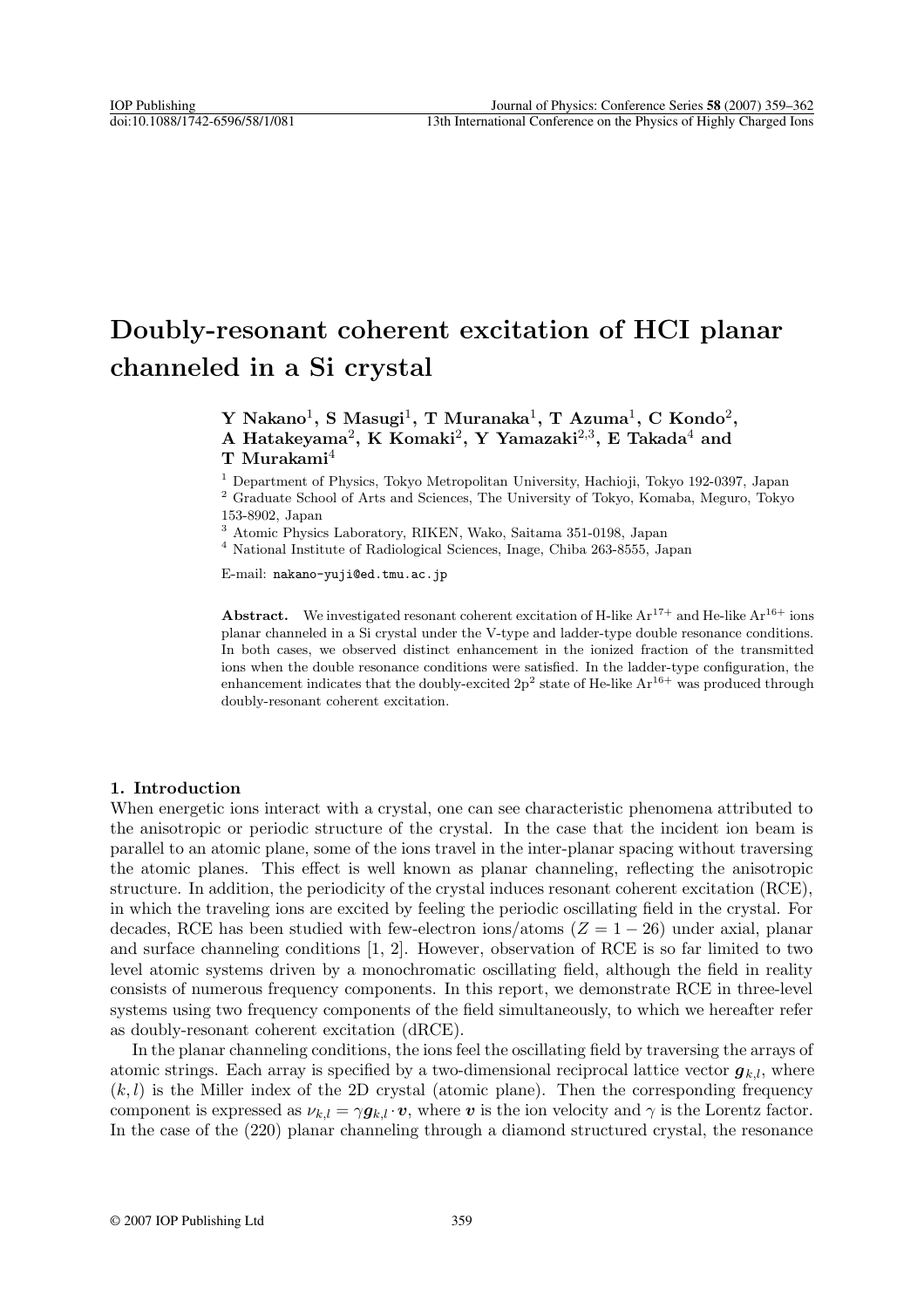condition for a transition of energy  $\Delta E$  is written as

$$
\Delta E = h\nu_{k,l}(v;\theta) = \frac{h\gamma v}{a} \left( \sqrt{2}k\cos\theta + l\sin\theta \right),\tag{1}
$$

where h is Planck's constant, a is the lattice constant and  $\theta$  is the incident angle with respect to the [110] axis [3]. Even in a fixed condition of v and  $\theta$ , we can expect a variety of  $h\nu_{k,l}$  depending on a pair of  $(k, l)$ . When two of these  $h\nu_{k,l}$  match with two different transition energies between three levels of the system, dRCE occurs. In order to satisfy the dRCE conditions, the incident energy of the ion has to be tuned with the accuracy of 0.01% considering the resonance width. Since we can measure the incident energy by the RCE spectrum of a well-known transition, the beam energy was precisely adjusted by tuning the radio frequency of the synchrotron accelerator in five or more digits.

#### **2. Experiment**

 $Ar^{17+}$  and  $Ar^{16+}$  ion beams of ~ 400 MeV/u were supplied from HIMAC (the heavy ion medical accelerator in Chiba), which was well collimated to be less than 0.05 mrad (rms) in divergence both in horizontal and vertical directions. The ions travel through a 27  $\mu$ m-thick Si crystal for about  $1 \times 10^{-14}$  s and 30% of them emerge with the initial charge state under the (220) planar channeling condition. When RCE takes place, the survived fraction of the transmitted ions decreases because the excited ions lose their electrons more easily than the ground-state ions by the collisions with target electrons in the crystal. Note that both cross sections of mechanical electron capture (MEC) and radiative electron capture (REC) are negligibly small in that high-velocity regime, although the latter process is more favored than the former.

We performed experiments in V-type and ladder-type three-level systems as illustrated in Fig. 1. In the V-type double resonance, we employed the frequency components specified by  $(k, l) = (1, -1)$  and  $(1, 3)$  for the transitions 1s - 2p<sub>3/2</sub> and 1s - 3p<sub>3/2</sub>, respectively. In the ladder-type double resonance, we tried to produce the doubly-excited  $2p^2$  state by the successive excitation of 1s<sup>2</sup> - 1s2p and 1s2p - 2p<sup>2</sup> using the components of  $(k, l) = (1, -2)$  and  $(1, 1)$ , respectively. It is noted that the second excitation must occur within the finite lifetime of the intermediate state in the ladder type configuration, while both transitions are from the ground state in the V-type configuration.



**Figure 1.** Energy diagrams of (a) V-type and (b) ladder-type configurations of H-like  $Ar^{17+}$ and He-like  $Ar^{16+}$ . The solid arrows represent the resonant processes (resonant coherent excitation/de-excitation) with the employed Miller index  $(k, l)$ . The dotted arrows represent spontaneous decay with their lifetimes.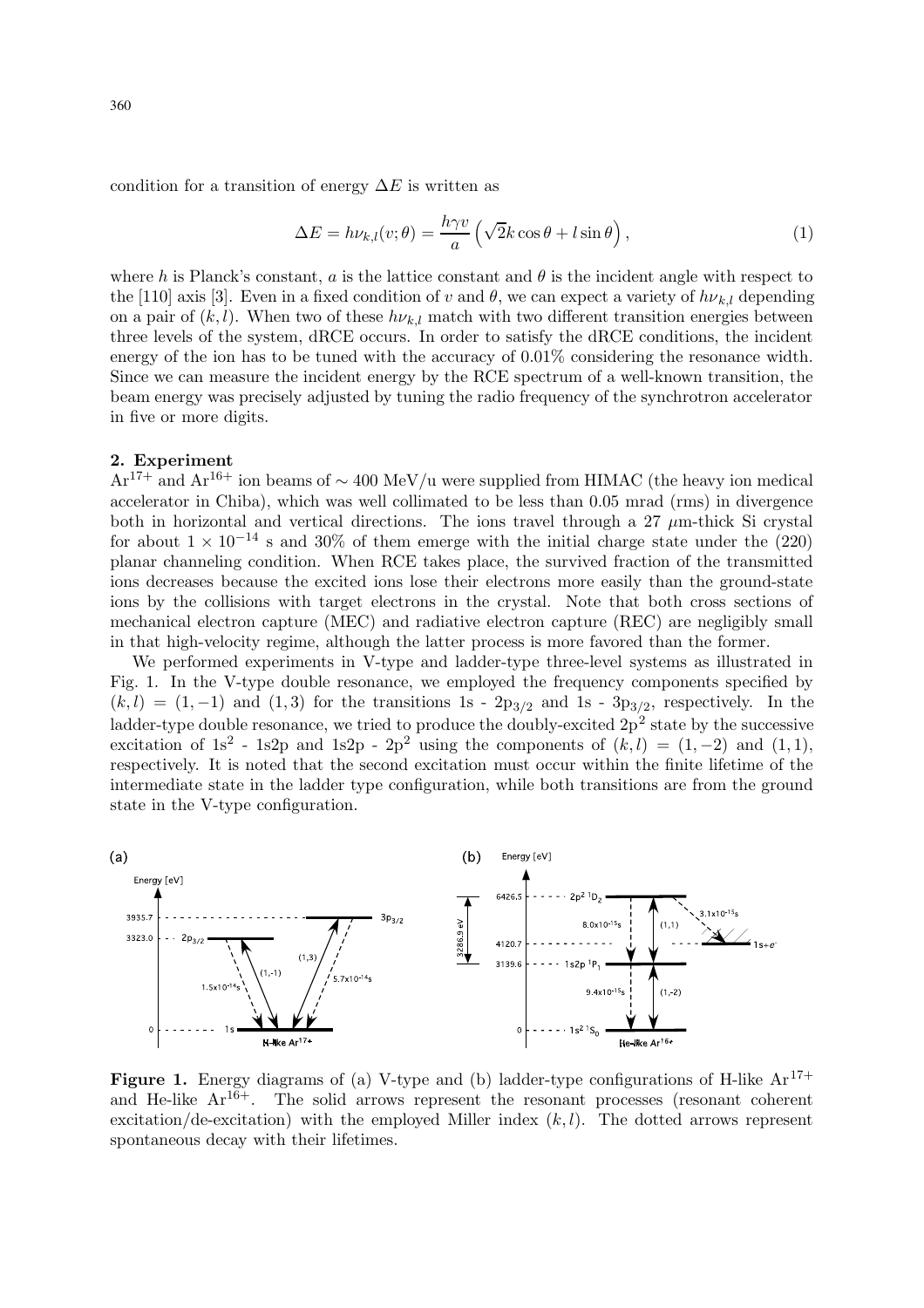

**Figure 2.** Survived fraction of  $Ar^{17+}$  as a function of tilt angle  $\theta$  under the single resonance measurement.



**Figure 3.** As in Fig. 2 under the double resonance measurement.

#### **3. Results and Discussion**

## 3.1. V-type

The double resonance condition was calculated to be  $E = 438.69 \text{ MeV}/\text{u}$  and  $\theta = 3.57^{\circ}$ , where  $E$  is the incident energy of the ions corresponding to the incident velocity v. The incident energy for the single resonance measurement was fixed to be  $440.60 \text{ MeV}/u$ , slightly detuned from the double resonance condition. We show the survived fraction of  $Ar^{17+}$  as a function of  $\theta$  under the single resonance measurement in Fig. 2. The transition energies corresponding to the oscillating field for  $(k,l) = (1,-1)$  and  $(1,3)$  are indicated in the figure. RCE from 1s to  $n = 2$  and  $n = 3$  were individually observed as decreases in the survived fraction because the ionization probability becomes higher when RCE occurs. The resonance profiles show a complicated structure due to the Stark effect induced by the static planar potential of the (220) planes [3].

When we precisely tune the incident energy of the ions to be  $438.69 \text{ MeV}/\text{u}$ , the resonance conditions for 1s -  $2p_{3/2}$  and 1s -  $3p_{3/2}$  are simultaneously satisfied at  $\theta = 3.57^{\circ}$  if the Stark shift is not taken into account. The two individual spectra of  $n = 2$  and  $n = 3$  overlap with each other and the ionized fraction is enhanced as shown in Fig. 3. This enhancement indicates that the population of the excited states are increased due to dRCE. We point out that RCE of  $2p_{3/2}$  -  $3d_{3/2}$  also occurs by the  $(k, l) = (0, 4)$  frequency component under the present double resonance condition due to the finite resonance width, which would somewhat contribute to the enhancement of the ionized fraction.

#### 3.2. Ladder type

In the ladder type double resonance, the incident energy for dRCE was determined to be 387.90 MeV/u. We again slightly detuned the incident energy for single resonance measurement to 388.54 MeV/u as in the case of the V-type double resonance. In Fig. 4, we show the  $Ar^{16+}$ survived fractions for the single resonance and double resonance measurements as a function of  $\theta$  with different x-axes. The x-axes are adjusted so that the resonance dips of  $1s^2$  - 1s2p locate at the same position. The Stark effect is not prominent in this case because the energies of the unperturbed states of He-like ions are sufficiently far from each other. In the double resonance measurement, the resonance conditions for  $1s^2$  - 1s2p and 1s2p -  $2p^2$  are simultaneously satisfied at  $\theta = 1.23^{\circ}$ , that is, the dRCE condition. Note that no resonance dip appears at the resonance condition solely for  $1s2p - 2p^2$  because the population of the initial 1s2p state is negligibly small in the case of the single resonance condition. The ladder-type double resonance results in an